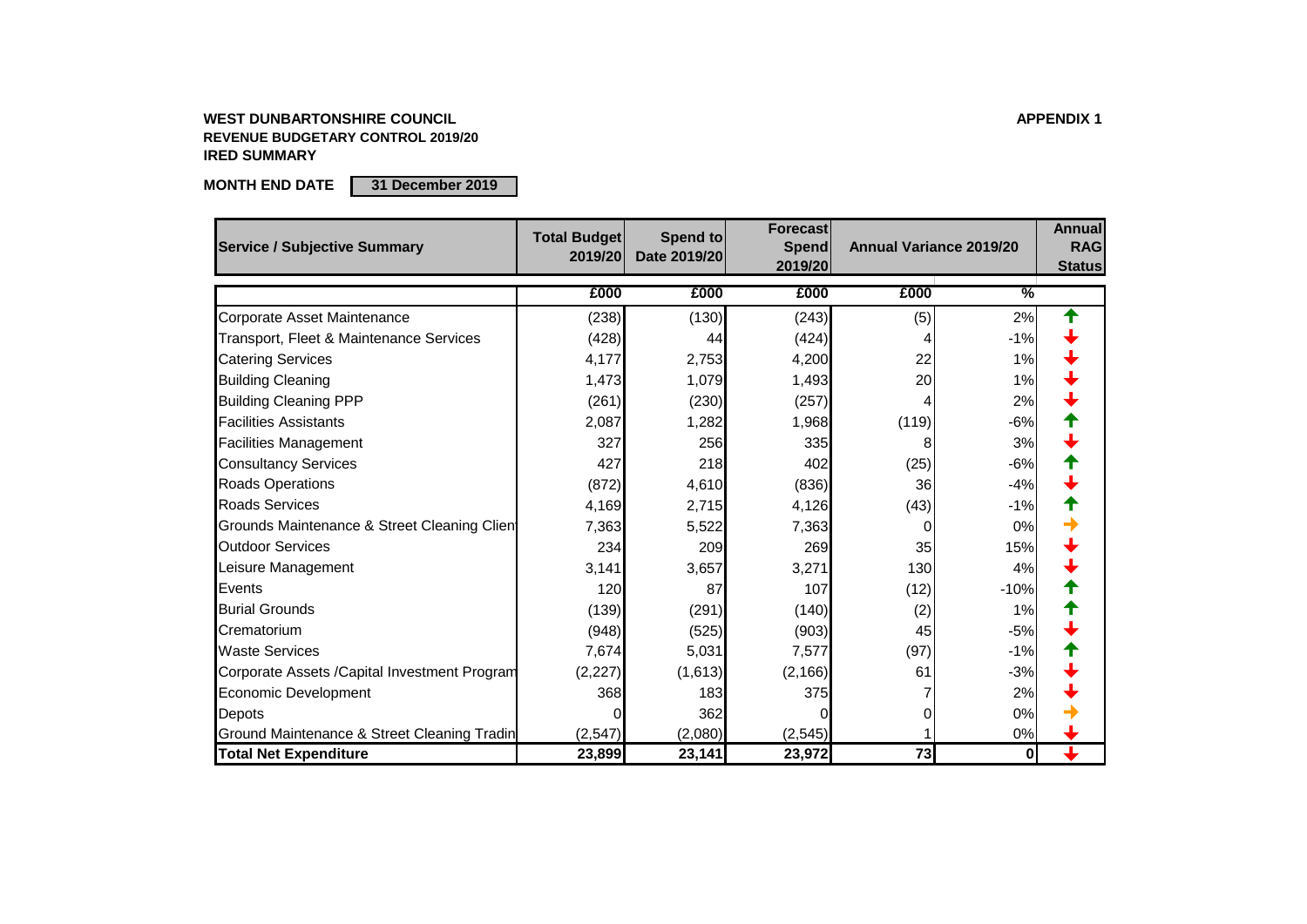**YEAR END DATE 31 December 2019**

PERIOD **9** 

105 Property 2008 105 Property 2008 105 89 83  $(6)$  -7%  $\rightarrow$ 1,628 Transport and Plant 1,628 Transport and Plant 550 Supplies, Services and Admin Note 1, 1990 539 542 542 3 1% 539 15 Payments to Other Bodies 16 0 16 0 0%  $\begin{array}{|c|c|c|c|c|c|}\hline \text{Other} & & & \text{otherwise} \end{array}$ **3,977 Gross Expenditure 4,085 2,692 4,109 25 1%**

**Actual Outturn 2018/19 Total Budget 2019/20 Date 2019/20 Spend to Forecast Spend 2019/20 RAG Status £000 £000 £000 £000 £000 %** 22,713 Employee 26,092 17,978 25,705 (387) -1% 3,125 Property 231 Property 2,426 2,426 2,481 231 7%  $\frac{1}{3}$ 3,967 Transport and Plant  $\begin{array}{|c|c|c|c|c|c|c|c|} \hline \end{array}$  4,195  $\begin{array}{|c|c|c|c|c|c|c|} \hline 4,308 & 4,308 & 114 & 3\% \hline \end{array}$ 9,414 Supplies, Services and Admin 11,762 7,391 11,603 (159) -1% 15,891 Payments to Other Bodies 15,360 11,206 15,416 55 0% 554 Other contracts and the contracts of the state of the state of the state of the state of  $552$  of  $0\leq$   $0\leq$   $0\leq$ **55,664 Gross Expenditure 61,211 41,459 61,065 (146) 0% (31,200) Income (37,312) (18,319) (37,093) 219 1% 24,464 Net Expenditure 23,899 23,141 23,972 72 0% £000 £000 £000 £000 £000 % Corporate Asset Maintenance**  1,107 Employee 1,649 1,299 1,648 (1) 0% 758 Property 50 38 50 0 0% <del>→</del> 28 Transport and Plant  $\begin{array}{|c|c|c|c|c|c|}\n\hline\n&36 & 65 & 89 & 53 & 149\% \\\hline\n\end{array}$ 643 Supplies, Services and Admin 2,277 1,443 2,211 (66)  $\left| \begin{array}{ccc} 1 & 2.277 & 1,443 \end{array} \right|$  2,211 (66)  $\left| \begin{array}{ccc} -3\% & -3\% \end{array} \right|$ 0 Payments to Other Bodies 0 0 0 0 0%  $\begin{array}{|c|c|c|c|c|c|}\hline \text{Other} & & & \text{other} & \text{other} & \text{other} & \text{other} & \text{other} & \text{other} & \text{other} & \text{other} & \text{other} & \text{other} & \text{other} & \text{other} & \text{other} & \text{other} & \text{other} & \text{other} & \text{other} & \text{other} & \text{other} & \text{other} & \text{other} & \text{other} & \text{other} & \text{other} & \text{other} & \text{other} & \text{other} & \text{other} & \text{other} & \text{other} & \text{other} & \text{other}$ **2,536 Gross Expenditure 4,012 2,844 3,997 (15) 0% (1,786) Income (4,250) (2,974) (4,240) 10 0% 750 Net Expenditure (238) (130) (243) (5) 2% £000 £000 £000 £000 £000 % Transport, Fleet & Maintenance Services**1,679 Employee 1,699 1,255 1,721 22 1% Service Summary **Annual Variance Summary Construction of the Service Summary of Annual Variance Service Summary 2019/20 All Services**

|          |                 | .       | -----   | .        | --   | .     |  |
|----------|-----------------|---------|---------|----------|------|-------|--|
| (4, 352) | <b>Income</b>   | (4,512) | (2,648) | (4, 533) | (21) | $0\%$ |  |
| (375)    | Net Expenditure | (428)   | 44      | (424)    |      | 1%    |  |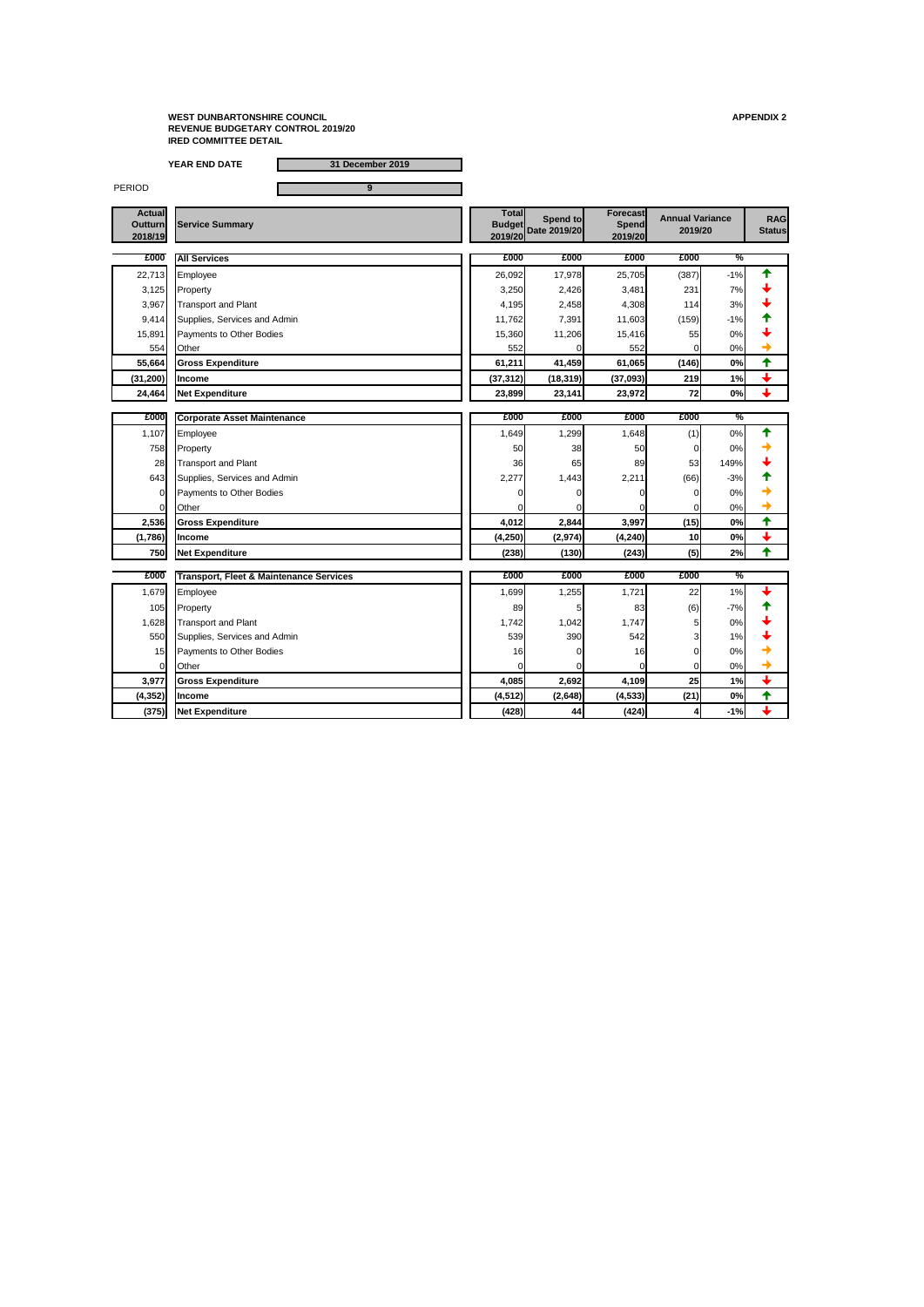**YEAR END DATE 31 December 2019**

PERIOD **9** 

**Actual** 

**Total** 

| <b>Actual</b><br><b>Outturn</b><br>2018/19 | <b>Service Summary</b>          | <u>i</u> otal<br><b>Budget</b><br>2019/20 | Spend to<br>Date 2019/20 | <b>Forecast</b><br><b>Spend</b><br>2019/20 | <b>Annual Variance</b><br>2019/20 |               | <b>RAG</b><br><b>Status</b> |
|--------------------------------------------|---------------------------------|-------------------------------------------|--------------------------|--------------------------------------------|-----------------------------------|---------------|-----------------------------|
| £000                                       | <b>Catering Services</b>        | £000                                      | £000                     | £000                                       | £000                              | ℅             |                             |
| 2,884                                      | Employee                        | 2,942                                     | 2,121                    | 2,988                                      | 46                                | 2%            |                             |
| 63                                         | Property                        | 60                                        | 30                       | 61                                         |                                   | 2%            |                             |
| 104                                        | <b>Transport and Plant</b>      | 105                                       | 70                       | 107                                        |                                   | 1%            |                             |
| 1,202                                      | Supplies, Services and Admin    | 1,242                                     | 597                      | 1,242                                      | (0)                               | 0%            |                             |
| 26                                         | Payments to Other Bodies        | 29                                        | 17                       | 29                                         | $\Omega$                          | 0%            |                             |
|                                            | Other                           |                                           |                          |                                            | 0                                 | $0\%$         |                             |
| 4,281                                      | <b>Gross Expenditure</b>        | 4,377                                     | 2,835                    | 4,426                                      | 49                                | 1%            | $\ddag$                     |
| (218)                                      | <b>Income</b>                   | (200)                                     | (81)                     | (226)                                      | (26)                              | $-13%$        | 个                           |
| 4,063                                      | <b>Net Expenditure</b>          | 4,177                                     | 2,753                    | 4,200                                      | 22                                | 1%            | $\overline{\mathbf{t}}$     |
| £000                                       | <b>Building Cleaning</b>        | £000                                      | £000                     | £000                                       | £000                              | $\frac{0}{6}$ |                             |
| 1,505                                      | Employee                        | 1,574                                     | 1,087                    | 1,549                                      | (25)                              | $-2%$         |                             |
| 128                                        | Property                        | 106                                       | 114                      | 155                                        | 49                                | 46%           |                             |
| $\overline{3}$                             | <b>Transport and Plant</b>      |                                           |                          |                                            |                                   | 67%           |                             |
| 21                                         | Supplies, Services and Admin    | 20                                        | 12                       | 20                                         | 0                                 | 0%            |                             |
| $\Omega$                                   | <b>Payments to Other Bodies</b> |                                           |                          |                                            | 0                                 | 0%            |                             |
| Οl                                         | Other                           |                                           |                          |                                            | 0                                 | 0%            | ┱                           |
| 1,657                                      | <b>Gross Expenditure</b>        | 1,701                                     | 1,214                    | 1,726                                      | 25                                | 1%            | $\color{red} \downarrow$    |
| (213)                                      | <b>Income</b>                   | (228)                                     | (135)                    | (233)                                      | (5)                               | $-2%$         | 个                           |
| 1,444                                      | <b>Net Expenditure</b>          | 1,473                                     | 1,079                    | 1,493                                      | 20                                | 1%            | $\downarrow$                |
| £000                                       | <b>Building Cleaning PPP</b>    | £000                                      | £000                     | £000                                       | £000                              | $\%$          |                             |
| 620                                        | Employee                        | 650                                       | 455                      | 648                                        | (2)                               | 0%            |                             |
| 37                                         | Property                        | 35                                        | 31                       | 41                                         | 6                                 | 17%           |                             |
| $\overline{0}$                             | Transport and Plant             |                                           |                          |                                            | 0                                 | 0%            |                             |
| 14                                         | Supplies, Services and Admin    | 11                                        |                          | 11                                         | (0)                               | 0%            |                             |
| $\Omega$                                   | Payments to Other Bodies        |                                           |                          |                                            | 0                                 | 0%            |                             |
| 01                                         | Other                           |                                           |                          |                                            | $\overline{0}$                    | 0%            |                             |
| 671                                        | <b>Gross Expenditure</b>        | 696                                       | 488                      | 700                                        | 4                                 | 1%            |                             |
|                                            |                                 |                                           |                          |                                            |                                   |               |                             |

**Forecast** 

| (922) | <b>Income</b>                | (957) | (718) | (957)         | ΩI | $0\%$     |  |
|-------|------------------------------|-------|-------|---------------|----|-----------|--|
| (251) | .<br>Expenditure<br>⊥ INet ∶ | (261) | (230) | (257)<br>14 V |    | -2% <br>. |  |

| £000  | <b>Facilities Assistants</b>    | £000  | £000            | £000            | £000  | %      |  |
|-------|---------------------------------|-------|-----------------|-----------------|-------|--------|--|
| 1,860 | Employee                        | 2,088 | ,324            | 1,995           | (93)  | $-4%$  |  |
| 13    | Property                        | 13    | 10 <sub>l</sub> | 19              | 6     | 50%    |  |
| 4     | <b>Transport and Plant</b>      |       |                 |                 | (1)   | $-46%$ |  |
|       | Supplies, Services and Admin    | 26    | 9               | 15 <sub>l</sub> | (11)  | $-43%$ |  |
| וכ    | <b>Payments to Other Bodies</b> |       |                 |                 |       | 0%     |  |
|       | <b>Other</b>                    |       |                 |                 |       | 0%     |  |
| 1,885 | <b>Gross Expenditure</b>        | 2,129 | 1,343           | 2,030           | (99)  | $-5%$  |  |
| (42)  | <b>Income</b>                   | (42)  | (62)            | (62)            | (19)  | $-45%$ |  |
| 1,843 | Net Expenditure                 | 2,087 | 1,282           | 1,968           | (119) | $-6%$  |  |

| £000 | <b>Facilities Management</b> | £000 | £000       | £000 | £000 | $\frac{1}{2}$ |  |
|------|------------------------------|------|------------|------|------|---------------|--|
| 342  | Employee                     | 336  | 252        | 347  |      | 3%            |  |
| 01   | Property                     |      |            |      |      | 0%            |  |
|      | <b>Transport and Plant</b>   |      |            |      |      | 57%           |  |
| (4)  | Supplies, Services and Admin |      |            |      | (3)  | $-100%$       |  |
| 01   | Payments to Other Bodies     |      |            |      |      | 0%            |  |
|      | <b>Other</b>                 |      |            |      |      | 0%            |  |
| 340  | <b>Gross Expenditure</b>     | 341  | <b>256</b> | 350  |      | 2%            |  |
| (19) | <b>Income</b>                | (15) |            | (15) |      | 0%            |  |
| 321  | <b>Net Expenditure</b>       | 327  | 256        | 335  |      | 3%            |  |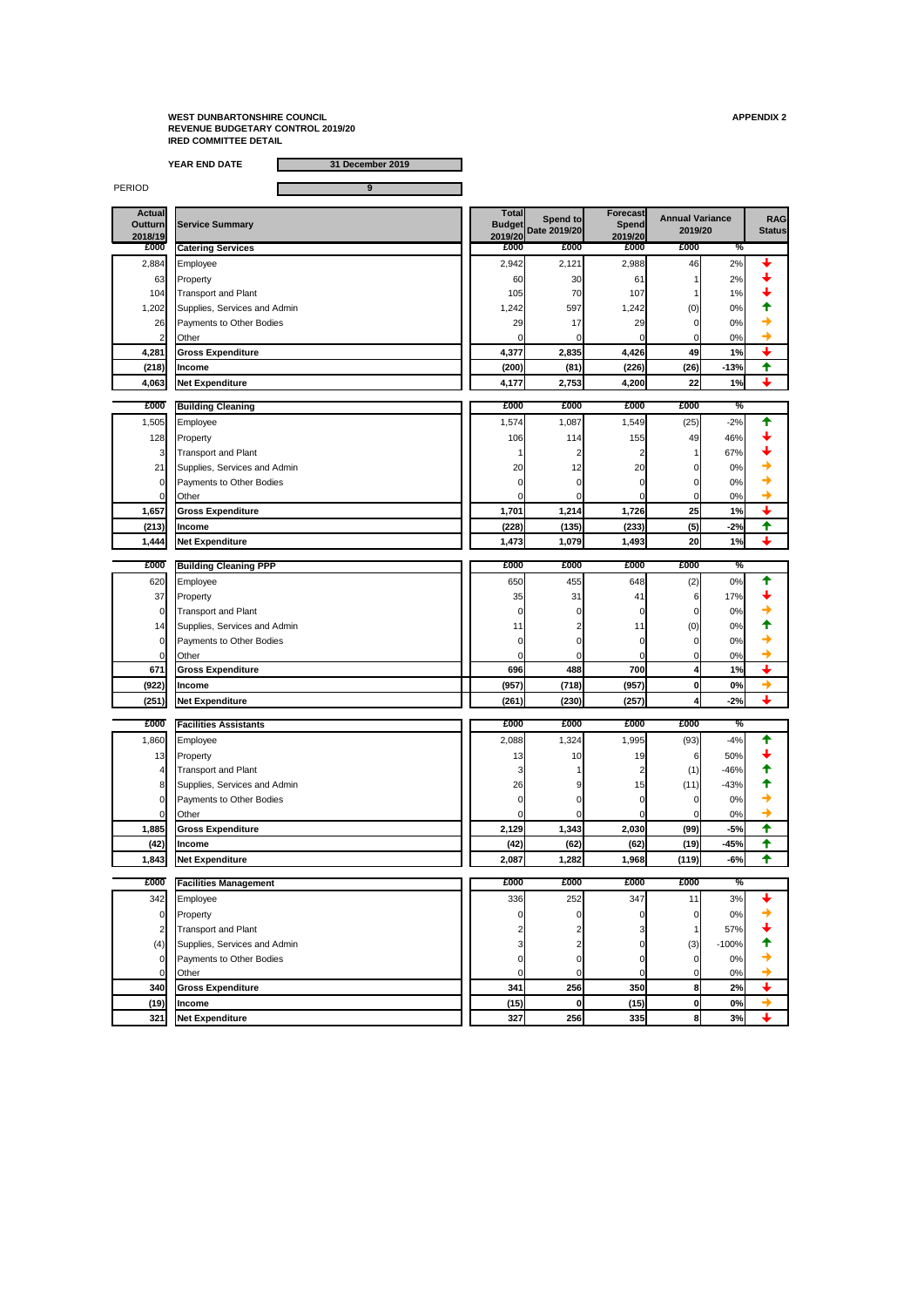**YEAR END DATE 31 December 2019**

PERIOD **9** 

| <b>Actual</b><br><b>Outturn</b><br>2018/19 | <b>Service Summary</b>       | <b>Total</b><br><b>Budget</b><br>2019/20 | Spend to<br>Date 2019/20 | Forecast<br>Spend<br>2019/20 | <b>Annual Variance</b><br>2019/20 |                | <b>RAG</b><br><b>Status</b> |
|--------------------------------------------|------------------------------|------------------------------------------|--------------------------|------------------------------|-----------------------------------|----------------|-----------------------------|
| £000                                       | <b>Consultancy Services</b>  | £000                                     | £000                     | £000                         | £000                              | %              |                             |
| 1,088                                      | Employee                     | 1,260                                    | 832                      | 1,173                        | (87)                              | $-7%$          |                             |
| $\overline{0}$                             | Property                     |                                          |                          |                              | $\Omega$                          | 0%             |                             |
| 8 <sup>1</sup>                             | Transport and Plant          |                                          |                          |                              | 2                                 | 34%            |                             |
| 6                                          | Supplies, Services and Admin |                                          |                          |                              | 0                                 | 6%             |                             |
| 42                                         | Payments to Other Bodies     | 41                                       |                          | 43                           |                                   | 6%             |                             |
| $\overline{0}$                             | <b>Other</b>                 |                                          |                          |                              | $\Omega$                          | 0%             |                             |
| 1,144                                      | <b>Gross Expenditure</b>     | 1,313                                    | 841                      | 1,231                        | (82)                              | $-6%$          | $\blacklozenge$             |
| (329)                                      | <b>Income</b>                | (886)                                    | (622)                    | (829)                        | 57                                | 6%             | $\bigstar$                  |
| 815                                        | <b>Net Expenditure</b>       | 427                                      | 218                      | 402                          | (25)                              | $-6%$          | 个                           |
|                                            |                              |                                          |                          |                              |                                   |                |                             |
| £000                                       | <b>Roads Operations</b>      | £000                                     | £000                     | £000                         | £000                              | $\frac{9}{6}$  |                             |
| 1,148                                      | Employee                     | 1,242                                    | 921                      | 1,290                        | 49                                | 4%             |                             |
| 101                                        | Property                     | 98                                       |                          | 109                          | 10                                | 11%            |                             |
| 552                                        | <b>Transport and Plant</b>   | 587                                      | 329                      | 543                          | (45)                              | $-8%$          |                             |
| 1,023                                      | Supplies, Services and Admin | 1,081                                    | 655                      | 986                          | (95)                              | $-9%$          |                             |
| 134                                        | Payments to Other Bodies     | 158                                      |                          | 150                          | (8)                               | $-5%$          |                             |
| $\Omega$                                   | Other                        | 0                                        |                          |                              | 0                                 | 0%             |                             |
| 2,958                                      | <b>Gross Expenditure</b>     | 3,166                                    | 1,914                    | 3,077                        | (88)                              | $-3%$          | 个                           |
| (3,704)                                    | <b>Income</b>                | (4,037)                                  | 2,696                    | (3, 913)                     | 124                               | 3%             | $\color{red} \blacklozenge$ |
|                                            | (746) Net Expenditure        | (872)                                    | 4,610                    | (836)                        | 36                                | $-4%$          |                             |
|                                            |                              |                                          |                          |                              |                                   |                |                             |
| £000                                       | <b>Roads Services</b>        | £000                                     | £000                     | £000                         | £000                              | ℅              |                             |
| 1,155                                      | Employee                     | 1,257                                    | 807                      | 1,190                        | (67)                              | $-5%$          |                             |
| 110                                        | Property                     | 118                                      | 114                      | 125                          |                                   | 6%             |                             |
| 84                                         | Transport and Plant          | 82                                       | 52                       | 86                           |                                   | 5%             |                             |
| 1,016                                      | Supplies, Services and Admin | 963                                      | 383                      | 951                          | (12)                              | $-1%$          |                             |
| 2,479                                      | Payments to Other Bodies     | 2,665                                    | 1,561                    | 2,721                        | 56                                | 2%             |                             |
| 0                                          | Other                        | $\Omega$                                 | 0                        |                              | $\Omega$                          | 0%             |                             |
| 4,844                                      | <b>Gross Expenditure</b>     | 5,085                                    | 2,917                    | 5,072                        | (12)                              | 0%             | 个                           |
| $\sqrt{2}$                                 |                              | (0.40)                                   | (0.00)                   | (0.10)                       | $\sqrt{2}$                        | 0 <sup>0</sup> |                             |

| (9/5) | <b>HINCOME</b>                  | <b>(YID)</b> | (202)I      | (Y40)I | (30)      | -3% -             |  |
|-------|---------------------------------|--------------|-------------|--------|-----------|-------------------|--|
| 3,869 | .<br><b>INet</b><br>Expenditure | 4,169        | 715)<br>. . | 4,126  | (43)<br>. | <b>40</b><br>70 I |  |

| £000           | <b>Grounds Maintenance &amp; Street Cleaning Client</b> | £000  | £000  | £000  | £000 | $\frac{1}{2}$ |  |
|----------------|---------------------------------------------------------|-------|-------|-------|------|---------------|--|
| $\mathbf{0}$   | Employee                                                |       |       |       |      | 0%            |  |
| $\overline{0}$ | Property                                                |       |       |       |      | 0%            |  |
| $\mathbf{0}$   | <b>Transport and Plant</b>                              |       |       |       |      | 0%            |  |
| Οl             | Supplies, Services and Admin                            |       |       |       |      | 0%            |  |
| 7,366          | <b>Payments to Other Bodies</b>                         | 7,363 | 5,522 | 7,363 |      | 0%            |  |
| $\mathbf{0}$   | <b>Other</b>                                            |       |       |       |      | 0%            |  |
| 7,366          | <b>Gross Expenditure</b>                                | 7,363 | 5,522 | 7,363 |      | 0%            |  |
| $\mathbf{0}$   | <b>Income</b>                                           |       |       |       |      | 0%            |  |
| 7,366          | Net Expenditure                                         | 7,363 | 5,522 | 7,363 |      | 0%            |  |

| £000           | <b>Outdoor Services</b>         | £000  | £000 | £000 | £000            | $\%$  |  |
|----------------|---------------------------------|-------|------|------|-----------------|-------|--|
| 108            | Employee                        | 104   | 76   | 112  | 8               | 8%    |  |
| 94             | Property                        | 80    | 56   | 79   | (1)             | $-1%$ |  |
| $\overline{0}$ | Transport and Plant             |       |      |      |                 | 0%    |  |
| 112            | Supplies, Services and Admin    | 107   | 106  | 109  |                 | 2%    |  |
| 44             | <b>Payments to Other Bodies</b> | 43    | 29   | 48   |                 | 11%   |  |
|                | <b>Other</b>                    |       |      |      |                 | 0%    |  |
| 358            | <b>Gross Expenditure</b>        | 334   | 266  | 348  | 14 <sub>1</sub> | 4%    |  |
| (80)           | <b>Income</b>                   | (100) | (57) | (79) | 21              | 21%   |  |
| 278            | Net Expenditure                 | 234   | 209  | 269  | 35              | 15%   |  |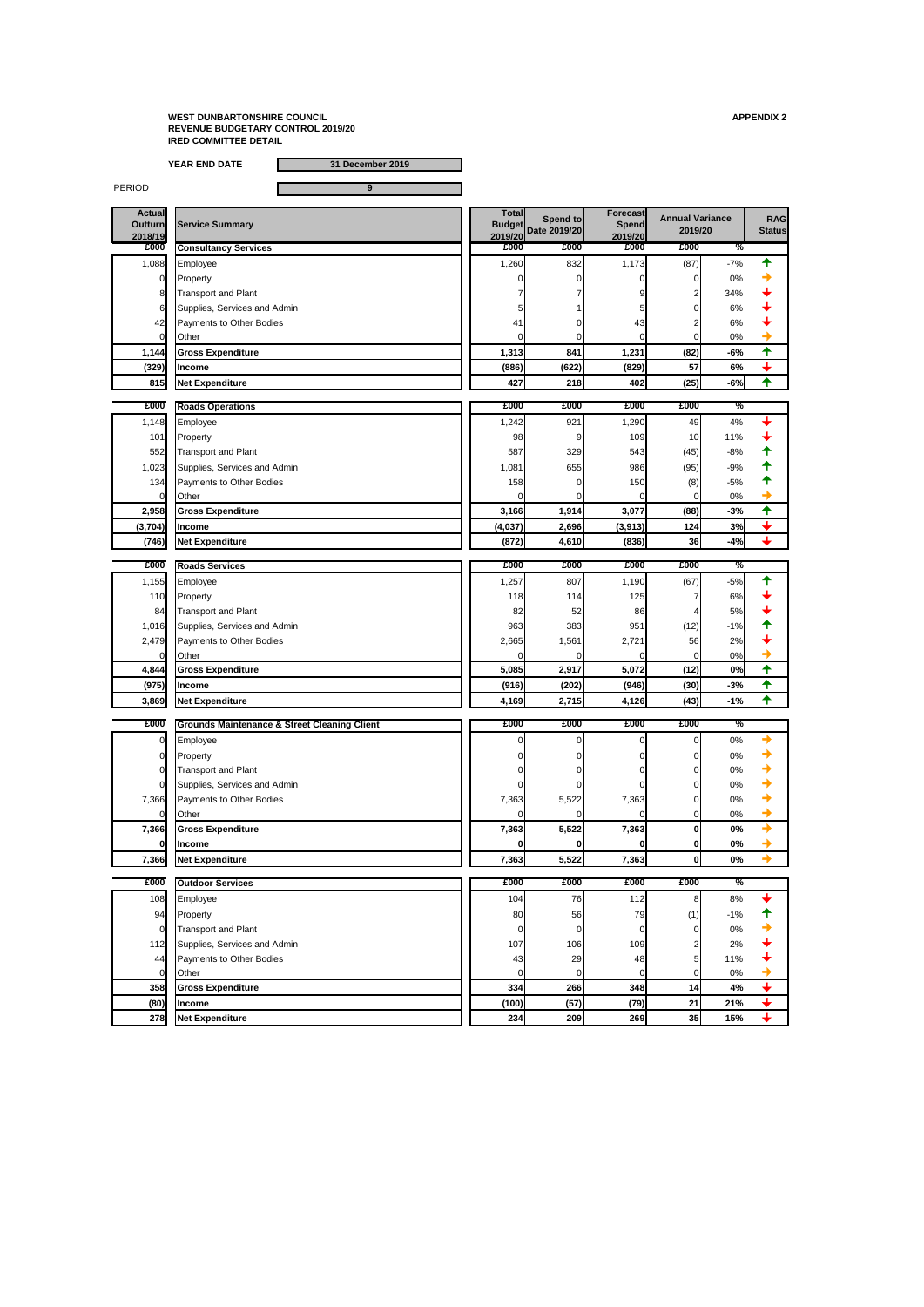**YEAR END DATE 31 December 2019**

PERIOD **9** 

| <b>Actual</b><br><b>Outturn</b><br>2018/19 | <b>Service Summary</b>       | <b>Total</b><br><b>Budget</b><br>2019/20 | Spend to<br>Date 2019/20 | <b>Forecast</b><br><b>Spend</b><br>2019/20 | <b>Annual Variance</b><br>2019/20 |               | <b>RAG</b><br><b>Status</b> |
|--------------------------------------------|------------------------------|------------------------------------------|--------------------------|--------------------------------------------|-----------------------------------|---------------|-----------------------------|
| £000                                       | Leisure Management           | £000                                     | £000                     | £000                                       | £000                              | $\%$          |                             |
| $\overline{0}$                             | Employee                     |                                          | 27                       |                                            | $\mathbf 0$                       | 0%            |                             |
| 0l                                         | Property                     |                                          |                          |                                            |                                   | 0%            |                             |
|                                            | <b>Transport and Plant</b>   |                                          |                          |                                            | O                                 | 0%            |                             |
|                                            | Supplies, Services and Admin |                                          |                          |                                            |                                   | 0%            |                             |
| 4,071                                      | Payments to Other Bodies     | 3,840                                    | 3,630                    | 3,957                                      | 117                               | 3%            |                             |
|                                            | Other                        |                                          |                          |                                            | $\overline{0}$                    | 0%            |                             |
| 4,071                                      | <b>Gross Expenditure</b>     | 3,840                                    | 3,657                    | 3,957                                      | 117                               | 3%            | $\color{red} \downarrow$    |
| (659)                                      | <b>Income</b>                | (700)                                    | (0)                      | (686)                                      | 13                                | 2%            |                             |
| 3,412                                      | Net Expenditure              | 3,141                                    | 3,657                    | 3,271                                      | 130                               | 4%            | $\downarrow$                |
|                                            |                              |                                          |                          |                                            |                                   |               |                             |
| £000                                       | <b>Events</b>                | £000                                     | £000                     | £000                                       | £000                              | $\frac{9}{6}$ |                             |
| 0                                          | Employee                     |                                          |                          |                                            | 0                                 | 0%            |                             |
| 0l                                         | Property                     |                                          |                          |                                            | (2)                               | $-40%$        |                             |
| 0                                          | <b>Transport and Plant</b>   |                                          |                          |                                            | 0                                 | 0%            |                             |
| 95                                         | Supplies, Services and Admin | 86                                       | 78                       | 95                                         | 9                                 | 11%           |                             |
| 89                                         | Payments to Other Bodies     | 90                                       | 93                       | 93                                         | 3                                 | 4%            |                             |
|                                            | Other                        |                                          | 0                        |                                            | $\overline{0}$                    | 0%            |                             |
| 184                                        | <b>Gross Expenditure</b>     | <b>180</b>                               | 171                      | 191                                        | 11                                | 6%            |                             |
| (73)                                       | <b>Income</b>                | (60)                                     | (84)                     | (84)                                       | (24)                              | $-39%$        | ✦                           |
| 111                                        | Net Expenditure              | 120                                      | 87                       | 107                                        | (12)                              | $-10%$        |                             |
| £000                                       | <b>Burial Grounds</b>        | £000                                     | £000                     | £000                                       | £000                              | $\%$          |                             |
|                                            |                              |                                          |                          |                                            |                                   |               |                             |
|                                            | Employee                     |                                          |                          |                                            | 0                                 | 0%            |                             |
| 21                                         | Property                     | 20                                       | 14                       | 20                                         |                                   | 3%            |                             |
| $\Omega$                                   | Transport and Plant          |                                          |                          |                                            | 0                                 | 0%            |                             |
|                                            | Supplies, Services and Admin |                                          |                          |                                            |                                   | 0%            |                             |
| 378                                        | Payments to Other Bodies     | 393                                      |                          | 393                                        |                                   | 0%            |                             |
|                                            | Other                        |                                          |                          |                                            | 0                                 | 0%            |                             |
| 399                                        | <b>Gross Expenditure</b>     | 413                                      | 14                       | 413                                        | 1                                 | 0%            | $\color{red} \downarrow$    |

| (524) | <b>Ilncome</b>  | (552) | (305) | $I = I$<br>(554)1 | $\sim$<br>$\left( 2\right)$ | 0% |  |
|-------|-----------------|-------|-------|-------------------|-----------------------------|----|--|
| (125) | Net Expenditure | (139) | (291) | 140)              | $\sim$<br>14 L              | 1% |  |

| £000           | <b>Crematorium</b>              | £000     | £000            | £000     | £000            | $\frac{1}{2}$ |  |
|----------------|---------------------------------|----------|-----------------|----------|-----------------|---------------|--|
| 177            | Employee                        | 169      | 136             | 182      | 13 <sub>1</sub> | 8%            |  |
| 162            | Property                        | 150      | 131             | 164      | 13              | 9%            |  |
| $\overline{O}$ | <b>Transport and Plant</b>      |          |                 |          |                 | 0%            |  |
| 17             | Supplies, Services and Admin    | 16       | 17 <sup>1</sup> | 20       |                 | 26%           |  |
| 29             | <b>Payments to Other Bodies</b> | 31       | 23              | 37       |                 | 20%           |  |
| $\overline{O}$ | <b>Other</b>                    |          |                 |          |                 | 0%            |  |
| 385            | <b>Gross Expenditure</b>        | 366      | 307             | 403      | 37              | 10%           |  |
| (1, 207)       | <b>Income</b>                   | (1, 314) | (832)           | (1, 305) |                 | 1%            |  |
| (822)          | Net Expenditure                 | (948)    | (525)           | (903)    | 45              | $-5%$         |  |

| £000           | <b>Waste Services</b>           | £000     | £000  | £000     | £000  | $\overline{\%}$ |  |
|----------------|---------------------------------|----------|-------|----------|-------|-----------------|--|
| 2,599          | Employee                        | 2,888    | ,983  | 2,847    | (41)  | $-1%$           |  |
| 120            | Property                        | 109      | 27    | 114      | 5     | 5%              |  |
| 918            | <b>Transport and Plant</b>      | 968      | 496   | 985      | 17    | 2%              |  |
| 4,693          | Supplies, Services and Admin    | 4,766    | 3,157 | 4,804    | 38    | $1\%$           |  |
| 132            | <b>Payments to Other Bodies</b> | 155      | 22    | 32       | (123) | $-79%$          |  |
| $\overline{0}$ | Other                           |          |       |          |       | 0%              |  |
| 8,462          | <b>Gross Expenditure</b>        | 8,886    | 5,685 | 8,782    | (104) | $-1%$           |  |
| (1, 170)       | <b>Income</b>                   | (1, 212) | (655) | (1, 205) |       | 1%              |  |
| 7,292          | Net Expenditure                 | 7,674    | 5,031 | 7,577    | (97)  | $-1%$           |  |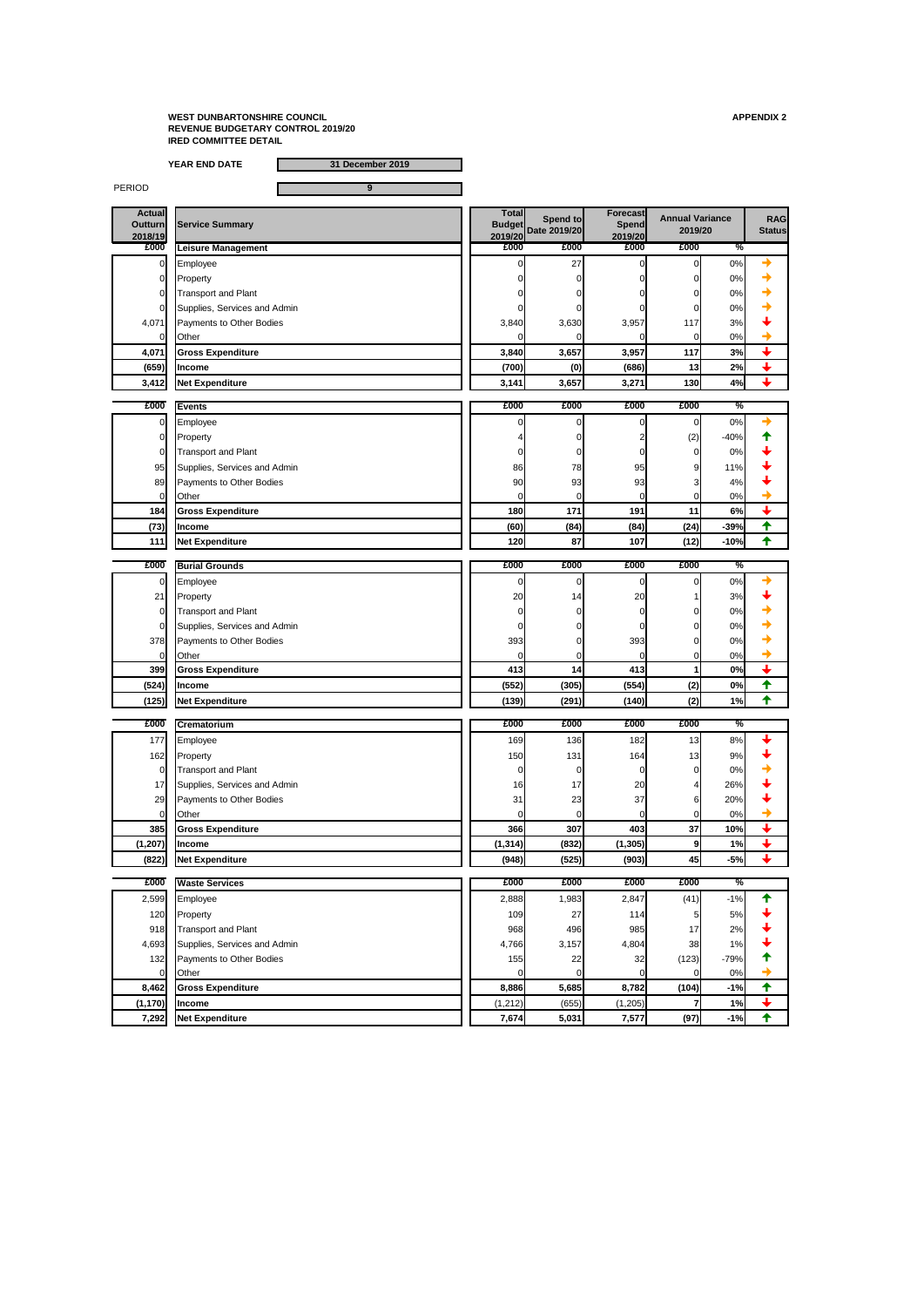**YEAR END DATE 31 December 2019**

PERIOD **9** 

| <b>Actual</b><br><b>Outturn</b><br>2018/19 | <b>Service Summary</b>                                 | <b>Total</b><br>2019/20 | Spend to<br>Budget Date 2019/20 | <b>Forecast</b><br>Spend<br>2019/20 | <b>Annual Variance</b><br>2019/20 |               | <b>RAG</b><br><b>Status</b> |
|--------------------------------------------|--------------------------------------------------------|-------------------------|---------------------------------|-------------------------------------|-----------------------------------|---------------|-----------------------------|
| £000                                       | <b>Corporate Assets / Capital Investment Programme</b> | £000                    | £000                            | £000                                | £000                              | $\frac{0}{2}$ |                             |
| 1,445                                      | Employee                                               | 1,804                   | 1,110                           | 1,653                               | (152)                             | $-8%$         | ╇                           |
| 1,354                                      | Property                                               | 1,529                   | 1,387                           | 1,625                               | 96                                | 6%            |                             |
| 10                                         | <b>Transport and Plant</b>                             | 11                      |                                 | 11                                  | 0                                 | 0%            |                             |
| (31)                                       | Supplies, Services and Admin                           | (180)                   | (27)                            | (219)                               | (39)                              | 22%           |                             |
| 218                                        | Payments to Other Bodies                               | 72                      | 43                              | 72                                  |                                   | 0%            |                             |
| $\Omega$                                   | Other                                                  |                         |                                 |                                     |                                   | 0%            |                             |
| 2,996                                      | <b>Gross Expenditure</b>                               | 3,236                   | 2,520                           | 3,141                               | (95)                              | $-3%$         | $\biguparrow$               |
| (5, 329)                                   | Income                                                 | (5, 464)                | (4, 133)                        | (5, 307)                            | 156                               | 3%            | $\color{red} \downarrow$    |
| (2, 333)                                   | <b>Net Expenditure</b>                                 | (2, 227)                | (1,613)                         | (2, 166)                            | 61                                | $-3%$         | $\overline{\phantom{a}}$    |
|                                            |                                                        |                         |                                 |                                     |                                   |               |                             |
| £000                                       | <b>Economic Development</b>                            | £000                    | £000                            | £000                                | £000                              | $\frac{0}{2}$ |                             |
| 631                                        | Employee                                               | 626                     | 446                             | 618                                 | (8)                               | $-1%$         |                             |
| 8                                          | Property                                               |                         | 19                              | 24                                  | 15                                | 165%          |                             |
| 2                                          | <b>Transport and Plant</b>                             |                         |                                 |                                     |                                   | 0%            |                             |
| 13                                         | Supplies, Services and Admin                           | 16                      |                                 | 16                                  |                                   | 3%            |                             |
| 624                                        | Payments to Other Bodies                               | 455                     | 265                             | 455                                 |                                   | 0%            |                             |
| 0                                          | Other                                                  |                         |                                 | $\Omega$                            | $\mathbf 0$                       | 0%            |                             |
| 1,278                                      | <b>Gross Expenditure</b>                               | 1,108                   | 739                             | 1,116                               | $\overline{7}$                    | 1%            | $\overline{\mathbf{t}}$     |
| (258)                                      | Income                                                 | (741)                   | (555)                           | (741)                               | $\boldsymbol{0}$                  | 0%            | $\rightarrow$               |
| 1,020                                      | Net Expenditure                                        | 368                     | 183                             | 375                                 | $\overline{\mathbf{7}}$           | 2%            |                             |
| £000                                       |                                                        | £000                    | £000                            | £000                                | £000                              | $\frac{0}{2}$ |                             |
|                                            | <b>Depots</b>                                          |                         |                                 |                                     |                                   |               |                             |
| 0                                          | Employee                                               |                         |                                 |                                     | $\Omega$                          | 0%            |                             |
| 462                                        | Property                                               | 474                     | 354                             | 473                                 | (1)                               | 0%            |                             |
| 0                                          | <b>Transport and Plant</b>                             |                         |                                 |                                     |                                   | 0%            |                             |
| 16                                         | Supplies, Services and Admin                           | 13                      |                                 | 12                                  | (1)                               | $-8%$         |                             |
| $\Omega$                                   | Payments to Other Bodies                               |                         |                                 |                                     | 0                                 | 0%            |                             |
|                                            | Other                                                  |                         |                                 |                                     |                                   | 0%            |                             |
| 478                                        | <b>Gross Expenditure</b>                               | 487                     | 362                             | 486                                 | (2)                               | 0%            | ✦                           |

| 1701<br>(4/8) | <b>Ilncome</b>       | $\overline{a}$<br>т. | OI  | (486) | 0% |  |
|---------------|----------------------|----------------------|-----|-------|----|--|
| 0             | enditure<br>ш<br>. . |                      | 362 | 0     | 0% |  |
|               |                      |                      |     |       |    |  |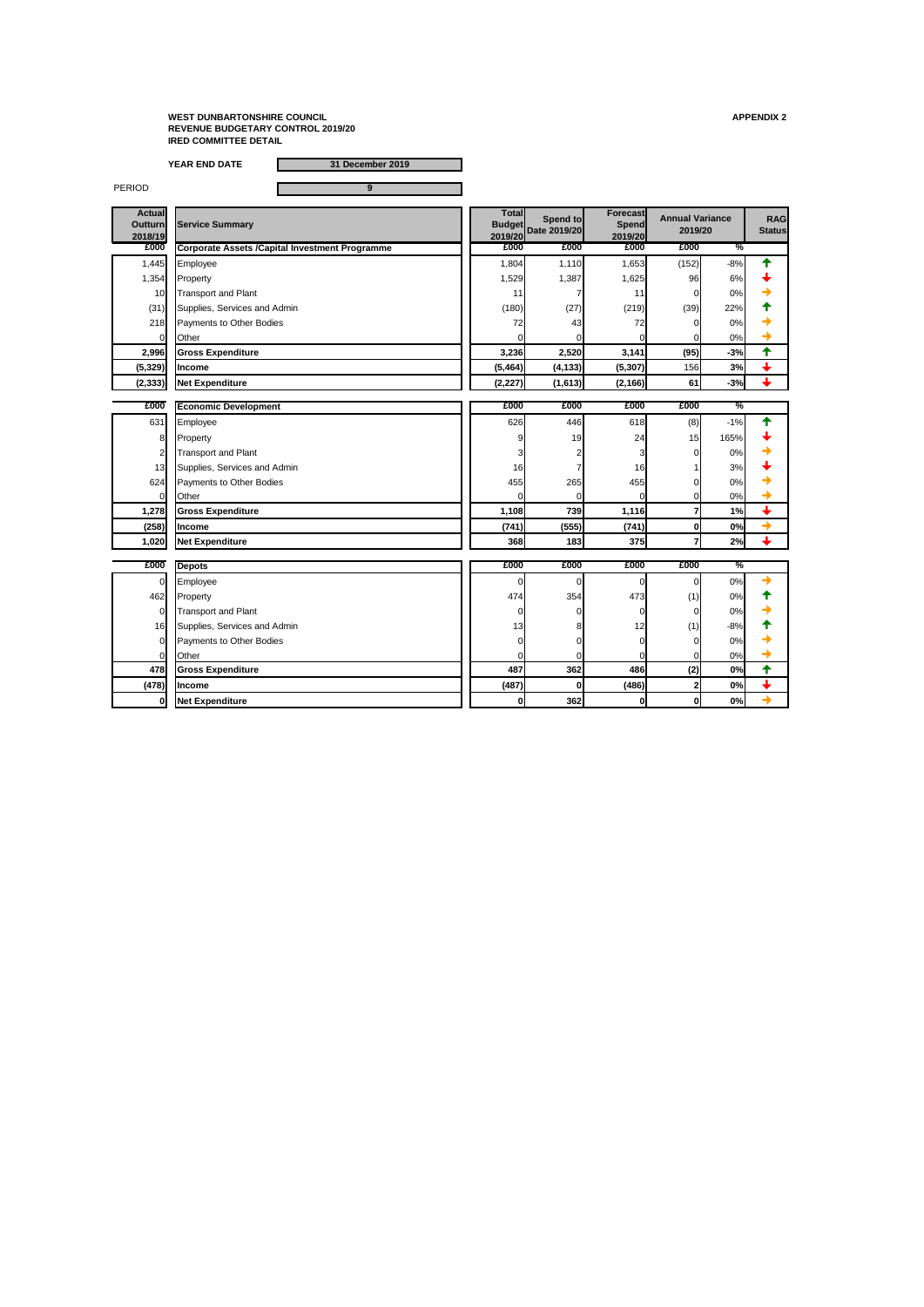## **WEST DUNBARTONSHIRE COUNCIL APPENDIX 3 REVENUE BUDGETARY CONTROL 2019/20 ANALYSIS FOR VARIANCES OVER £50,000**

**YEAR END DATE**

**31 December 2019**

|                                                           |                                                                                                                                                                                                                                                      |                                                                                                                                                                                                                                                                                        | <b>Variance Analysis</b> |                          |                   |  |  |  |
|-----------------------------------------------------------|------------------------------------------------------------------------------------------------------------------------------------------------------------------------------------------------------------------------------------------------------|----------------------------------------------------------------------------------------------------------------------------------------------------------------------------------------------------------------------------------------------------------------------------------------|--------------------------|--------------------------|-------------------|--|--|--|
| <b>Budget Details</b>                                     | <b>Total Budget</b>                                                                                                                                                                                                                                  | Forecast<br><b>Spend</b>                                                                                                                                                                                                                                                               | <b>Variance</b>          |                          | <b>RAG Status</b> |  |  |  |
|                                                           | £000                                                                                                                                                                                                                                                 | £000                                                                                                                                                                                                                                                                                   | £000                     | $\overline{\frac{9}{6}}$ |                   |  |  |  |
| Corporate Asset Maintenance                               | (238)                                                                                                                                                                                                                                                | (243)                                                                                                                                                                                                                                                                                  | (5)                      | 2%                       |                   |  |  |  |
| <b>Service Description</b>                                | buildings                                                                                                                                                                                                                                            | This service manages and undertakes repairs and maintenance to public                                                                                                                                                                                                                  |                          |                          |                   |  |  |  |
| Main Issues / Reason for Variance                         |                                                                                                                                                                                                                                                      | While the overall variance is less than £0.050m there are offsetting<br>variances between increase in leased plant hire offset by reduction in<br>payments to contractors                                                                                                              |                          |                          |                   |  |  |  |
| <b>Mitigating Action</b>                                  | None required                                                                                                                                                                                                                                        |                                                                                                                                                                                                                                                                                        |                          |                          |                   |  |  |  |
| <b>Anticipated Outcome</b>                                |                                                                                                                                                                                                                                                      | A favourable variance is anticipated                                                                                                                                                                                                                                                   |                          |                          |                   |  |  |  |
|                                                           |                                                                                                                                                                                                                                                      |                                                                                                                                                                                                                                                                                        |                          |                          |                   |  |  |  |
| <b>Facilities Assistants</b>                              | 2,087                                                                                                                                                                                                                                                | 1,968                                                                                                                                                                                                                                                                                  | (119)                    | $-6%$                    |                   |  |  |  |
| <b>Service Description</b>                                |                                                                                                                                                                                                                                                      | This service provides Facility Assistants throughout WDC buildings                                                                                                                                                                                                                     |                          |                          |                   |  |  |  |
| Main Issues / Reason for Variance                         | There has been a reduction in Facilities Assistant costs for a variety of<br>reasons - such as: rationalisation of schools estate and campus<br>approach; timing of filling vacant posts; reduction in overtime due to less<br>out of hours requests |                                                                                                                                                                                                                                                                                        |                          |                          |                   |  |  |  |
| <b>Mitigating Action</b>                                  | delivery                                                                                                                                                                                                                                             | The vacancies have been managed throughout the year taking<br>cognisance of demand from service users to ensure no effect on service                                                                                                                                                   |                          |                          |                   |  |  |  |
| <b>Anticipated Outcome</b>                                | Underspend will be achieved                                                                                                                                                                                                                          |                                                                                                                                                                                                                                                                                        |                          |                          |                   |  |  |  |
| <b>Consultancy Services</b><br><b>Service Description</b> | 427                                                                                                                                                                                                                                                  | 402                                                                                                                                                                                                                                                                                    | (25)                     | $-6%$                    |                   |  |  |  |
| Main Issues / Reason for Variance                         |                                                                                                                                                                                                                                                      | While the overall variance is less than £0.050m there are offsetting<br>variances between increase in staff costs and staff recharges in income.                                                                                                                                       |                          |                          |                   |  |  |  |
| <b>Mitigating Action</b><br><b>Anticipated Outcome</b>    | Underspend at year end                                                                                                                                                                                                                               | None necessary since favourable variance                                                                                                                                                                                                                                               |                          |                          |                   |  |  |  |
|                                                           |                                                                                                                                                                                                                                                      |                                                                                                                                                                                                                                                                                        |                          |                          |                   |  |  |  |
| <b>Roads Operations</b><br><b>Service Description</b>     | (872)                                                                                                                                                                                                                                                | (836)                                                                                                                                                                                                                                                                                  | 36                       | $-4%$                    |                   |  |  |  |
| Main Issues / Reason for Variance                         |                                                                                                                                                                                                                                                      | This service covers the delivery of roads works orders raised<br>While the overall variance is less than £0.050m there are offsetting<br>variances. Favourable variances due to reduction in transport and<br>supplies costs partially offset by reduced income and higher staff costs |                          |                          |                   |  |  |  |
| <b>Mitigating Action</b>                                  | services                                                                                                                                                                                                                                             | None required, will be balanced out by favourable variance in roads                                                                                                                                                                                                                    |                          |                          |                   |  |  |  |
| <b>Anticipated Outcome</b>                                |                                                                                                                                                                                                                                                      | An overspend at year end, offset by underspend in roads services                                                                                                                                                                                                                       |                          |                          |                   |  |  |  |

|  | <b>Anticipated Outcome</b> | An overspend at year end, offset by underspend in roads services |
|--|----------------------------|------------------------------------------------------------------|
|--|----------------------------|------------------------------------------------------------------|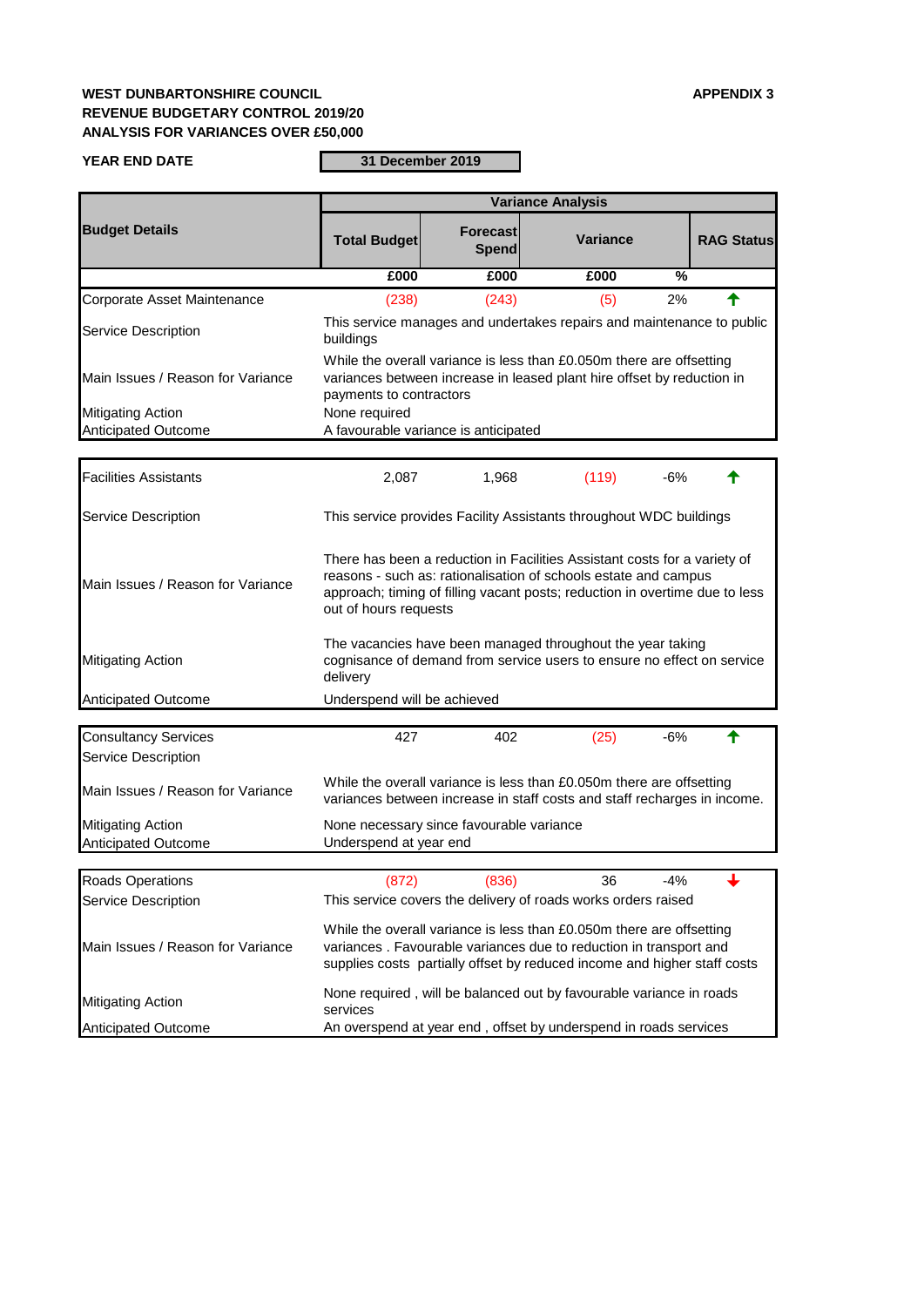# **WEST DUNBARTONSHIRE COUNCIL APPENDIX 3 REVENUE BUDGETARY CONTROL 2019/20 ANALYSIS FOR VARIANCES OVER £50,000**

#### **YEAR END DATE**

**31 December 2019**

| <b>Ground Maintenance &amp; Street</b><br>Cleaning Trading A/c | (2,547)                                                                                                                                        | (2, 545) | $0\%$ |  |
|----------------------------------------------------------------|------------------------------------------------------------------------------------------------------------------------------------------------|----------|-------|--|
| <b>Service Description</b>                                     | Trading operation providing grounds maintenance and street cleaning<br>services                                                                |          |       |  |
| Main Issues / Reason for Variance                              | While the overall variance is less than £0.050m there are offsetting<br>variances between savings in staff costs and increased transport costs |          |       |  |
| <b>Mitigating Action</b>                                       | None required as the overall variance is nil                                                                                                   |          |       |  |
| <b>Anticipated Outcome</b>                                     | No variance anticipated at year end                                                                                                            |          |       |  |

|                                                        | <b>Variance Analysis</b>                                                                                                                                                                                         |                                          |                 |               |                   |  |  |
|--------------------------------------------------------|------------------------------------------------------------------------------------------------------------------------------------------------------------------------------------------------------------------|------------------------------------------|-----------------|---------------|-------------------|--|--|
| <b>Budget Details</b>                                  | <b>Total Budget</b>                                                                                                                                                                                              | <b>Forecast</b><br><b>Spend</b>          | <b>Variance</b> |               | <b>RAG Status</b> |  |  |
|                                                        | £000                                                                                                                                                                                                             | £000                                     | £000            | $\frac{0}{0}$ |                   |  |  |
| <b>Roads Services</b>                                  | 4,169                                                                                                                                                                                                            | 4,126                                    | (43)            | $-1%$         |                   |  |  |
| <b>Service Description</b>                             | This service provides the delivery of roads design,<br>structures & lighting, street crossing patrol and Road<br>safety                                                                                          |                                          |                 |               |                   |  |  |
| Main Issues / Reason for Variance                      | While the overall variance is less than £0.050m there are offsetting<br>variances. There are favourable variances due to vacancies and<br>additional income partially offset by increased payment to contractors |                                          |                 |               |                   |  |  |
| <b>Mitigating Action</b><br><b>Anticipated Outcome</b> | Underspend at year end                                                                                                                                                                                           | None necessary since favourable variance |                 |               |                   |  |  |

| Leisure Management                | 3.141                                                                                                                              | 3,271 | 130 | 4% |  |
|-----------------------------------|------------------------------------------------------------------------------------------------------------------------------------|-------|-----|----|--|
| Service Description               | Payment to WDLT for leisure services                                                                                               |       |     |    |  |
| Main Issues / Reason for Variance | The reason for this variance is in relation to the projected non<br>achievement in-year of the community facilities saving         |       |     |    |  |
| <b>Mitigating Action</b>          | Limited action can be taken to reduce this overspend until a firm decision<br>is made as to the future of the community facilities |       |     |    |  |
| <b>Anticipated Outcome</b>        | A year end overspend is currently anticipated                                                                                      |       |     |    |  |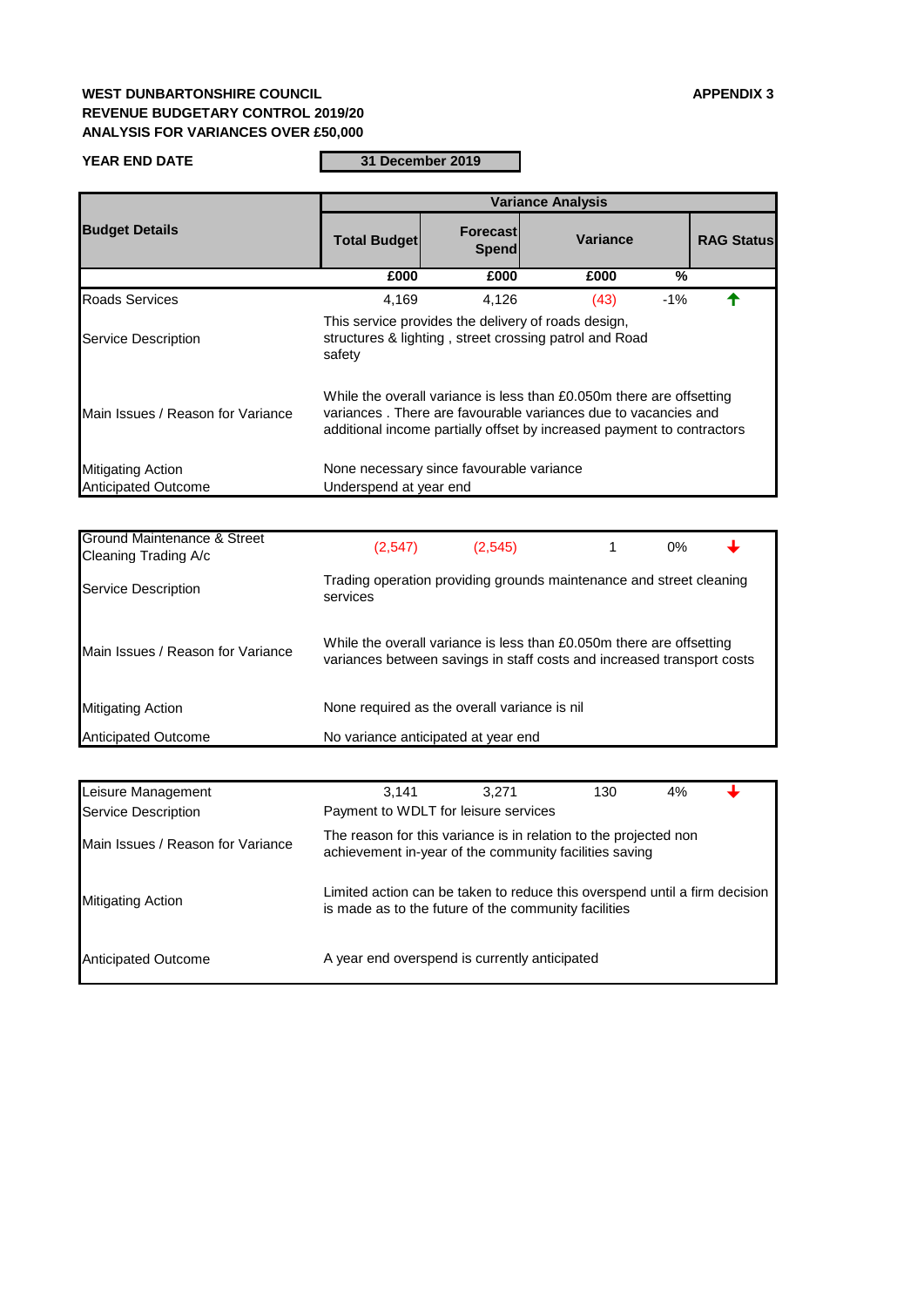## **WEST DUNBARTONSHIRE COUNCIL APPENDIX 3 REVENUE BUDGETARY CONTROL 2019/20 ANALYSIS FOR VARIANCES OVER £50,000**

#### **YEAR END DATE**

**31 December 2019**

|                                   | <b>Variance Analysis</b>                                                                                                                      |                                               |      |                 |  |  |  |
|-----------------------------------|-----------------------------------------------------------------------------------------------------------------------------------------------|-----------------------------------------------|------|-----------------|--|--|--|
| <b>Budget Details</b>             | <b>Total Budget</b>                                                                                                                           | <b>Forecast</b><br>Spend                      |      | <b>Variance</b> |  |  |  |
|                                   | £000                                                                                                                                          | £000                                          | £000 | $\frac{0}{0}$   |  |  |  |
|                                   |                                                                                                                                               |                                               |      |                 |  |  |  |
| <b>Waste Services</b>             | 7,674                                                                                                                                         | 7,577                                         | (97) | $-1\%$          |  |  |  |
| <b>Service Description</b>        |                                                                                                                                               | Waste Collection and Refuse disposal services |      |                 |  |  |  |
| Main Issues / Reason for Variance | This favourable variance is a combination of underspend on staffing due<br>to reduced cover requirements and lower publicity/promotions costs |                                               |      |                 |  |  |  |
| <b>Mitigating Action</b>          | No action required                                                                                                                            |                                               |      |                 |  |  |  |
| <b>Anticipated Outcome</b>        | Underspend anticipated                                                                                                                        |                                               |      |                 |  |  |  |

| Corporate Assets / Capital Investment<br>Programme | (2,227)                                                                                                                                        | (2, 166)                                          | 61 | $-3%$ |  |  |  |  |
|----------------------------------------------------|------------------------------------------------------------------------------------------------------------------------------------------------|---------------------------------------------------|----|-------|--|--|--|--|
| <b>Service Description</b>                         |                                                                                                                                                | This service provides asset and estate management |    |       |  |  |  |  |
| Main Issues / Reason for Variance                  | The variance is linked with reduced rental income projected, additional<br>property costs (NDR), partially offset due to staffing efficiencies |                                                   |    |       |  |  |  |  |
| <b>Mitigating Action</b>                           | Officers will review costs and take action where possible to minimise any<br>overspend                                                         |                                                   |    |       |  |  |  |  |
| <b>Anticipated Outcome</b>                         | An overspend is anticipated                                                                                                                    |                                                   |    |       |  |  |  |  |